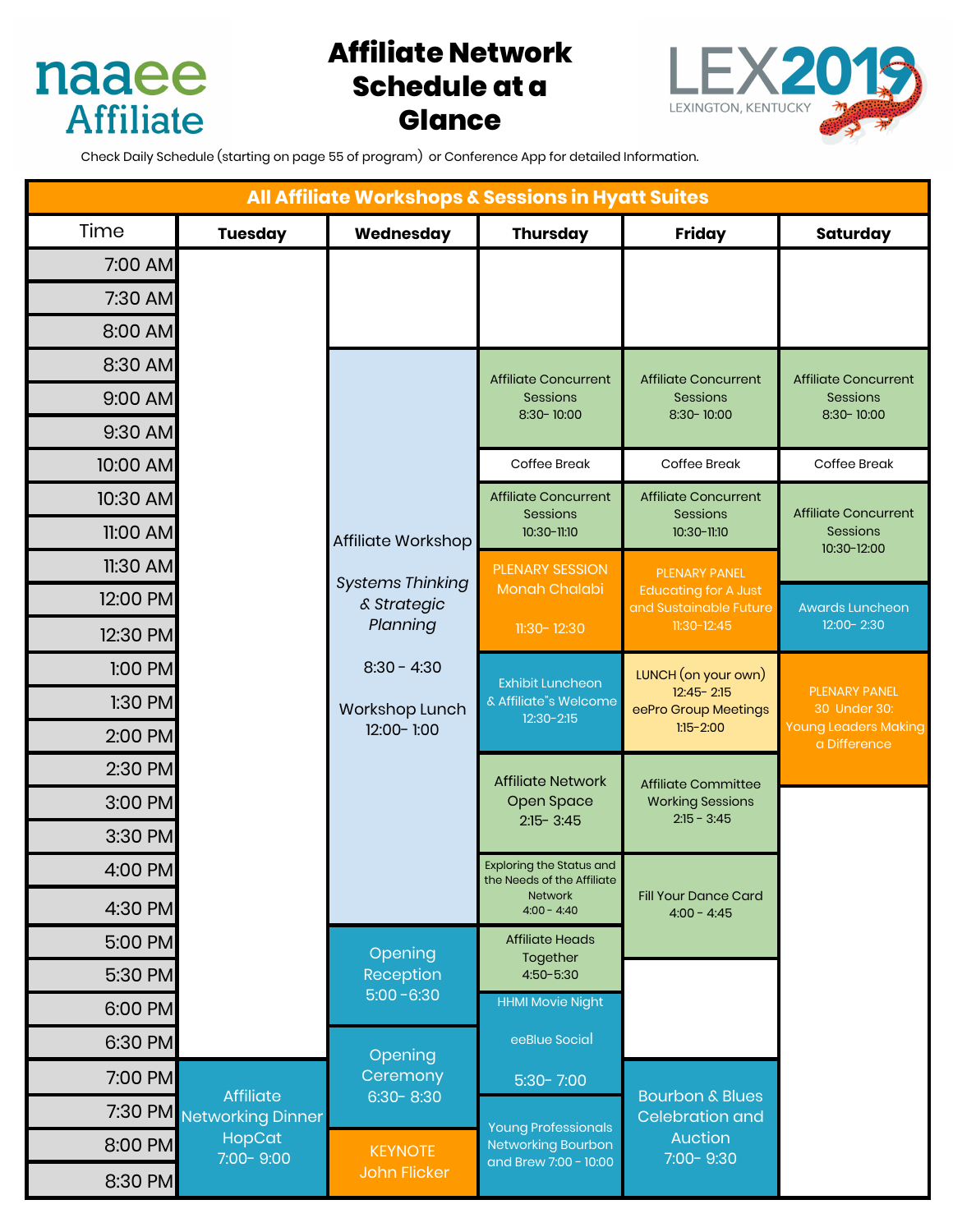

### **NAAEE and the Affiliates: A Force for Nature**

NAAEE and its 56 Affiliate organizations form the largest network of environmental educators in North America. Together, we are a driving force for creating a more environmentally literate citizenry through education. We have been working together for decades to build a robust and dynamic community of EE professionals and partners who understand the value and power of EE to ensure an equitable, sustainable, and vibrant world.

Each year, the NAAEE conference features a number of sessions designed by Affiliates, for Affiliates. This year, all Affiliate-focused sessions will take place in the Hyatt Suites, making it easier for participants to find content that meets the unique needs of Affiliate organizations. Morning sessions will feature traditionally styled conference presentations, while afternoon sessions will offer open space discussion and more free-formed networking and learning opportunities. Specific topics for afternoon sessions will be crowdsourced and co-created within the affiliate network as the conference unfolds.

# **Wednesday**

**Affiliate Workshop: Systems Thinking and Strategic Planning 8:30 AM–4:30 PM, Hyatt Suites** Registration required.

## **Thursday**

**Affiliate Sessions** 

**Making your Affiliate Flourish: Fundraising and Sponsorships 8:30 AM–9:10 AM, Hyatt Suites**

**Affiliates Bringing Back the BEETLES 9:20 AM–10:00 AM, Hyatt Suites**

**Flexing the Guidelines Trainer Bureau Model: A Pilot 10:30 AM–11:10 AM, Hyatt Suites**

**Affiliate Network Open Space 2:15 PM–3:45 PM, Hyatt Suites**

**Exploring the Status and Needs of the Affiliate Network 4:00 PM–4:40 PM, Hyatt Suites**

**Affiliate Heads Together 4:50 PM–5:30 PM, Hyatt Suites**

### Friday

**Strategic Planning for Affiliates 8:30 AM–9:10 AM, Hyatt Suites**

**Governance: Boards Making a Difference 9:20 AM–10:00 AM, Hyatt Suites**

**EE Certification and NAAEE Accreditation: Here's What's New! 10:30 AM–11:10 AM, Hyatt Suites**

**Affiliate Committee Working Session 2:15 PM–3:45 PM, Hyatt Suites**

**Fill Your Dance Card! 4:00 PM–4:45 PM, Hyatt Suites**



#### **LOCAL CULTURE**

#### **Middlesboro, KY**

Middlesboro is the only city in the United States built within a meteor crater.



A Look for this symbol marking Affiliate sessions in the daily listings.